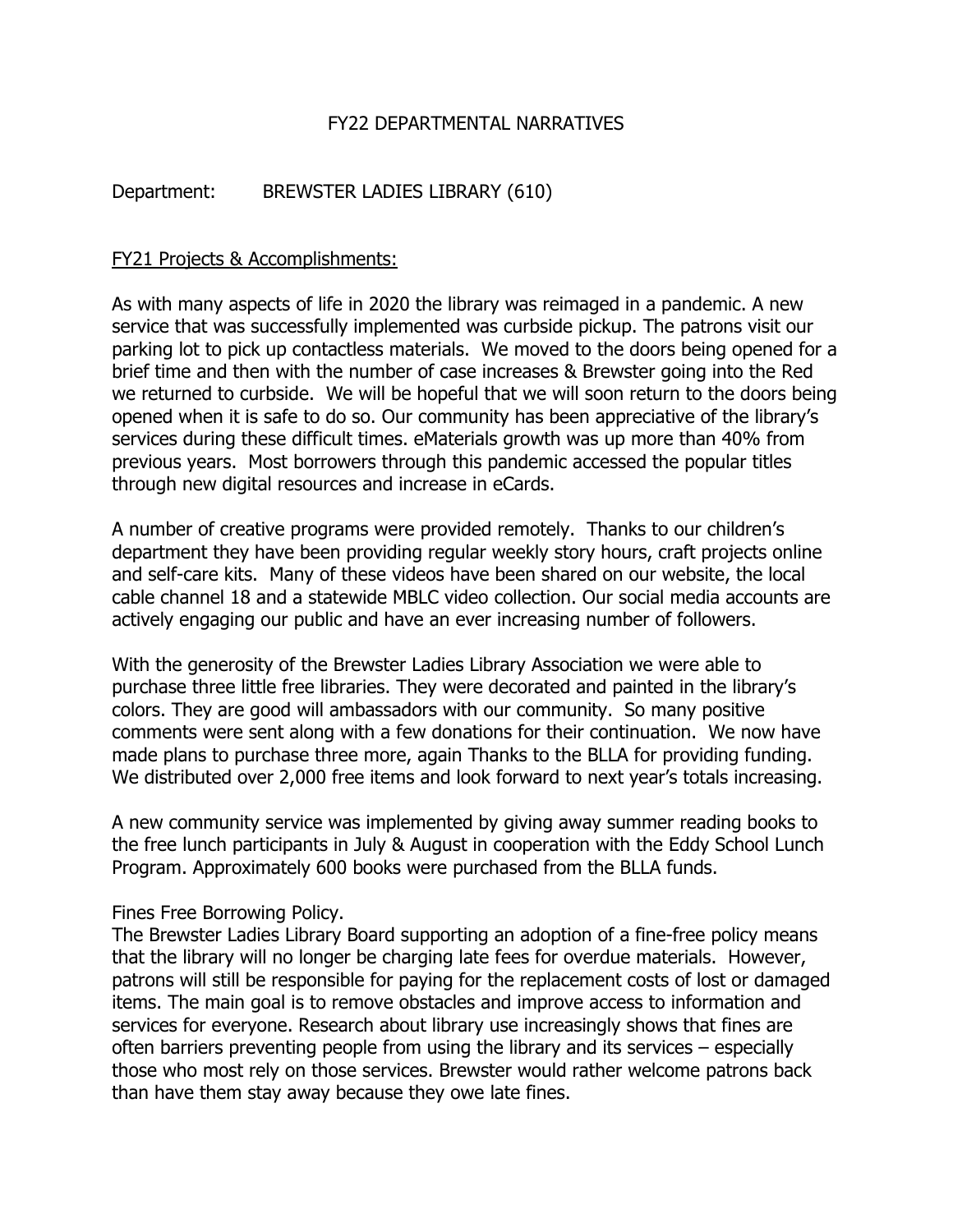Physical spaces inside the library have been adjusted and reimagined for Covid safety. Looking into our future space planning has become a goal for the future along with immediate safety recommendations. There will be fundamental change in the way patrons will be using our building spaces upon returning.

When looking back at this historically tumultuous year I am humbled to list these accomplishments proudly due to the library staff acting as a team who were responsive, flexible and willing to adapt to insure that our library continued to succeed. A number of Zoom meetings brought members of the town, community, and library directors together to discuss our plans, progress and flexibility to this most difficult chapter in recent memory.

Grants received in FY21. Eddy Foundation Grant was for \$4,800.00 plus an additional \$3,800 in prior funds were applied to the completion of the Stotlenberg Collection preservation. A CLAMS membership grant for Small Libraries contributed \$2,125.00 towards our fees. MBLC State Grant in Aid added \$13,000.00 to our library's budget.

### FY22 Goals & Initiatives:

We will be involved in the reconfiguration of physical library spaces emphasizing the flexibility of our spaces. Curbside services will continue and meeting size restrictions from the pandemic will continue for the future spaces and consideration for how patrons will utilize our spaces.

The need to address the increases in demand for Internet remote access and bandwidth will be in demand as larger capacities for content grow. There are many forces at work here are a few examples: new 5g capacities from Internet providers, telemedicine for healthcare, remote working, and more all dependent upon equitable access to high-speed connectivity. The public library's role will be fundamental in providing equitable access and instruction to the underserved populations.

Development of a revised Strategic Plan for 2022-2026. As a participant in the Mass Construction Program for library renovations we were required by the MBLC to submit a 5 year Long Range Plan. Our strategic plan was first developed in 2017-2021. We will now update and revise the plan for the next five years.

The MBLC Building Construction Grant wait list continues. Preparations are continuing to work with MBLC & award recipients monitoring the funding strategies. We are working with Town and CPC for promotion of the ongoing construction program. Our project is listed on the Town's Capital Projects List for FY22 and FY24 for funding.

A newly designed Library Web Page will be implemented. In coordination with the BLLA we have formed a working committee. The library's web site will be a stand-alone site. Stoltenberg Collection returning to library now that the preservation and digitalization of the 2,000 collection has been completed. Arrangements for displays and access to this collection will be made for the public to view this wonderful collection.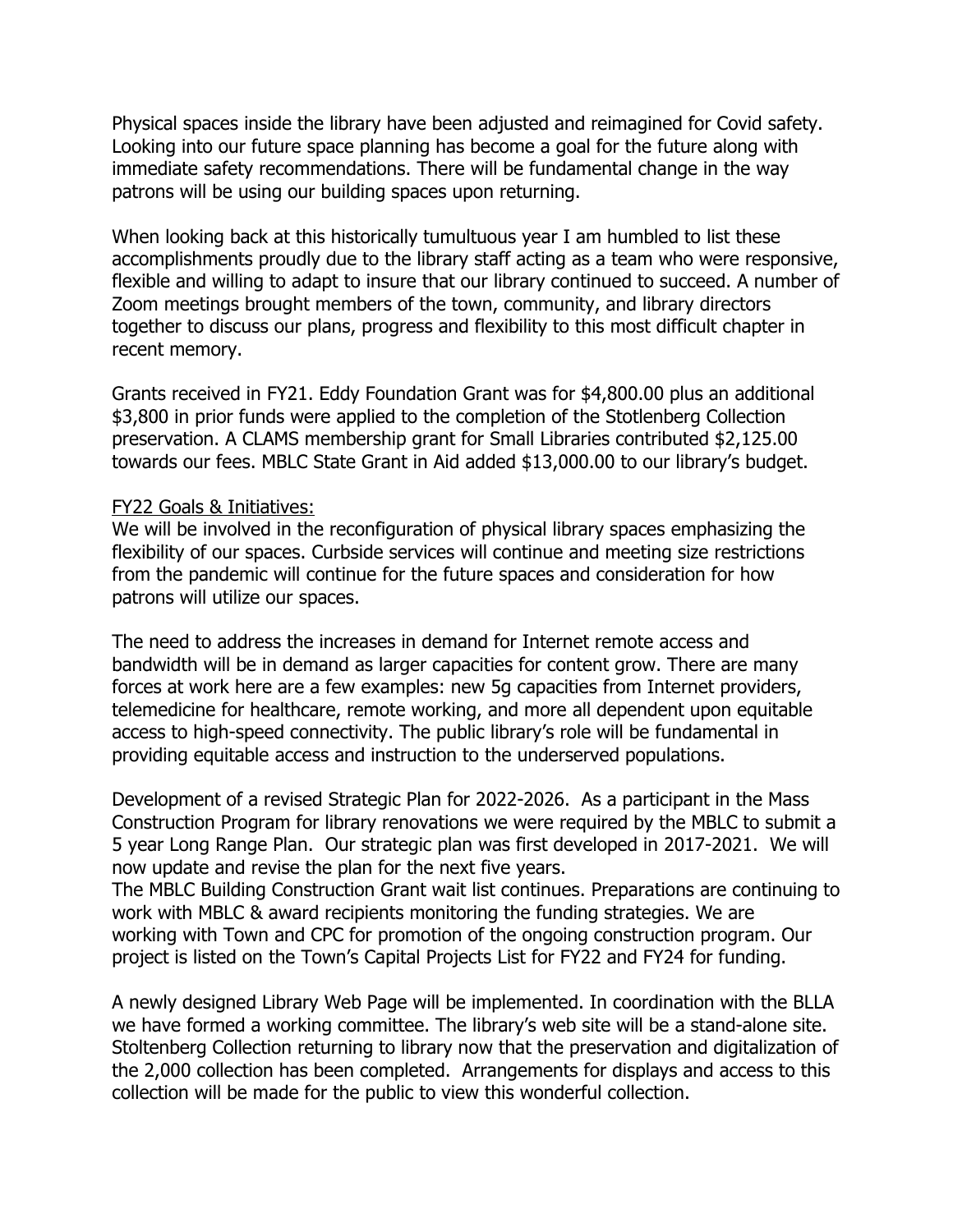## FY22 BUDGET INCREASE RATIONALE FORM

Department: Brewster Ladies Library 610

Requested Increase Amount: \$9,366.77

Increase Reference Assistant Position 8 hours to 35 hours-Full Time Position presently is 27 hours (PT)

Impact on Services:

Position would support increase in IT responsibilities to expand services and tutorials for public

Position would allow for an expansion of the IT role in-house. Responsibilities would include software and hardware and troubleshooting for both public and staff computers. This would result in a cost savings for currently there is the need for additional IT services with paid vendors.

Lead role in the redesign of library space to create a Makerspace for Adults and YA with a number of lab equipment for experimentation and design.

This increase has been requested for past three years. In the past it has been difficult to keep talented staff and provide a living wage, to live on the Cape. The full time annual salary if adjusted would be \$40,980.00.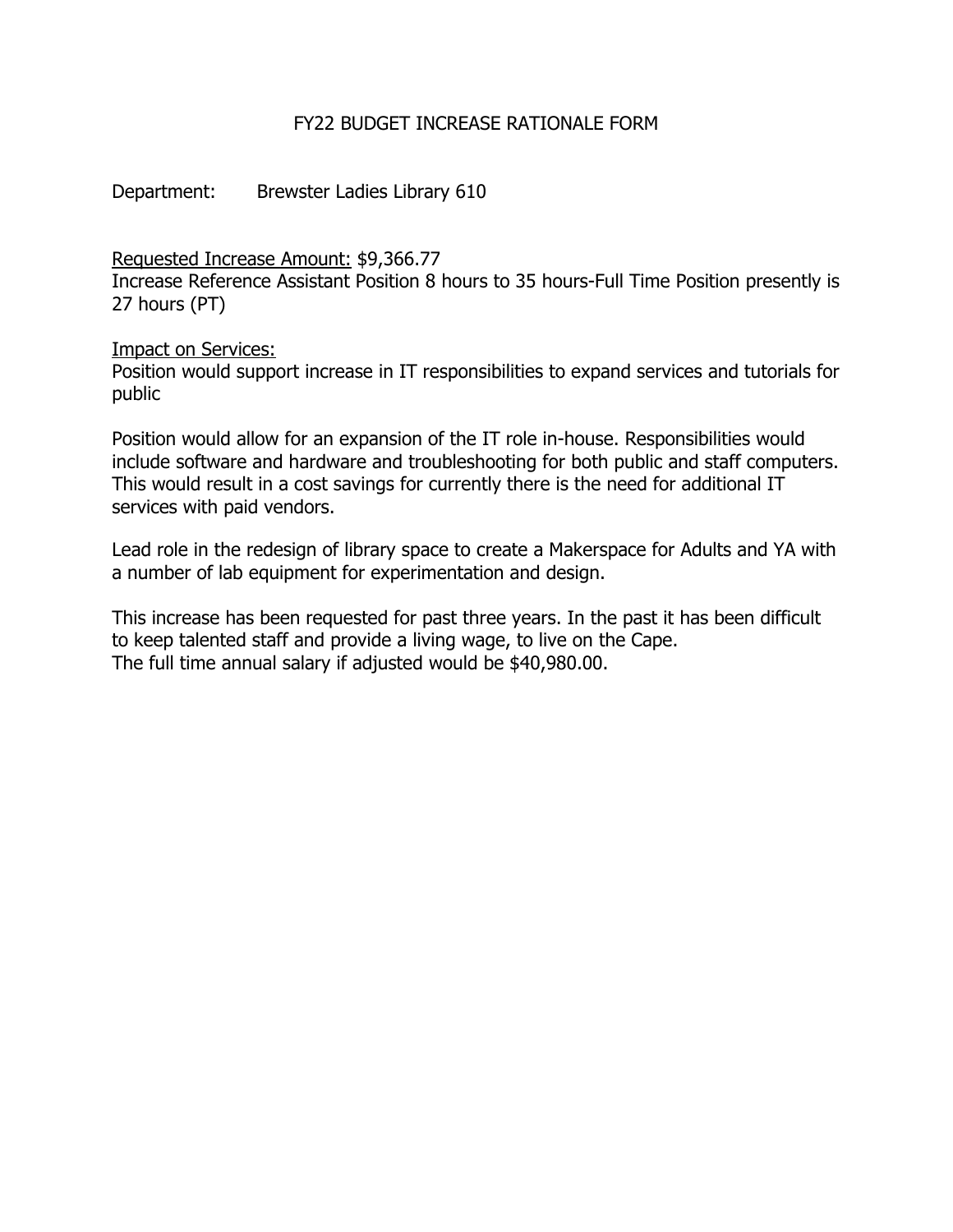### **Summary**

### *EXPEND FY18 EXPEND FY19 APPROP FY20 EXPEND FY20 APPROP FY21 REQUEST FY22 CHANGE*

| PERSONNEL SUBTOTAL<br>(Form 2)        | 447,100 | 447,482 | 483,267 | 462,248 | 498.747 | 514,226 | 3.10% |
|---------------------------------------|---------|---------|---------|---------|---------|---------|-------|
| <b>OPERATING SUBTOTAL</b><br>(Form 3) | 163,940 | 176,300 | 173,275 | 153,320 | 173.275 | 175,000 | 1.00% |
|                                       |         |         |         |         |         |         |       |
| <b>TOTAL DEPARTMENT BUDGET</b>        | 611,040 | 623,782 | 656,542 | 615,568 | 672,022 | 689,226 | 2.56% |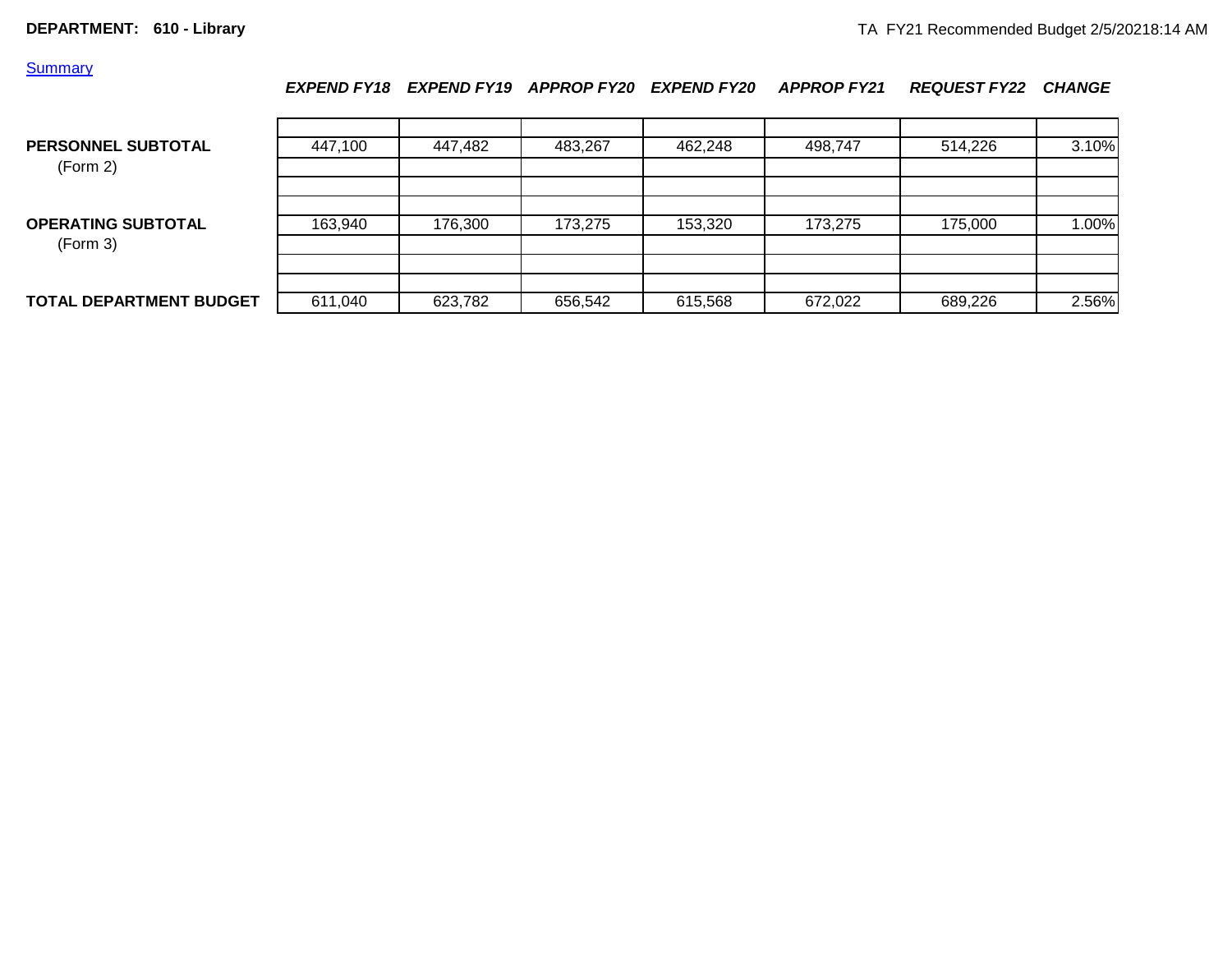| <b>DEPARTMENT:</b> |
|--------------------|
|                    |

**DEPARTMENT: 610 - Library FY22 Personnel Budget** 

| <b>Total Full Time Salaries/Wages</b> | 300,599 |
|---------------------------------------|---------|
| Total Part Time / Seasonal Salary     | 173,427 |
| <b>Total Longevity</b>                | 2,100   |
| <b>Total Education</b>                | 3,000   |
| <b>Total Overtime</b>                 | 600     |
| <b>Total Holiday Pay</b>              |         |
| Total Other Pay (Sunday Hours)        | 9,500   |
| Substitutes                           | 25,000  |
|                                       |         |
| <b>Salary Subtotal</b>                | 514,226 |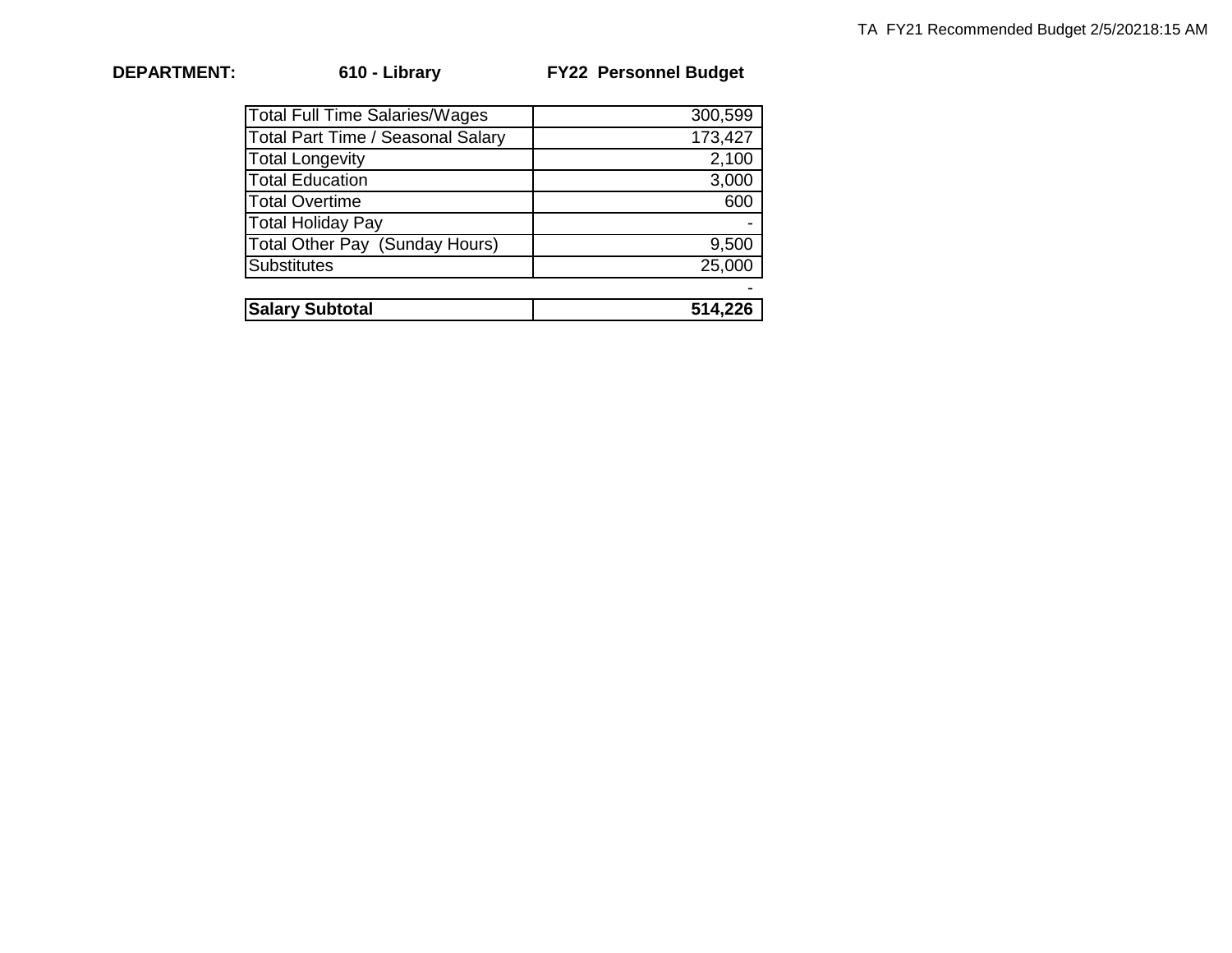| ACCT# | <b>ACCOUNT NAME</b>        | EXPEND FY18 | EXPEND FY19 | APPROP FY20 | EXPEND FY20 | <b>APPROP FY21</b> | REQUEST FY22 |
|-------|----------------------------|-------------|-------------|-------------|-------------|--------------------|--------------|
|       |                            |             |             |             |             |                    |              |
| 5217  | <b>Natural Gas</b>         | 10,166      | 9,989       | 13,000      | 7,262       | 11,000             | 11,000       |
| 5218  | Telephone                  | 896         | 1,038       | 1,000       | 961         | 1,100              | 1,100        |
| 5235  | <b>CLAMS</b>               | 35,880      | 34,758      | 38,238      | 36,083      | 35,000             | 35,000       |
| 5241  | R & M Building             | 17,844      | 22,884      | 15,252      | 16,383      | 18,275             | 20,000       |
| 5315  | <b>Contracted Services</b> | 13,199      | 18,076      | 14,000      | 14,922      | 15,000             | 15,000       |
| 5405  | Postage                    | 441         | 495         | 500         | 495         | 400                | 400          |
| 5450  | <b>Custodial Supplies</b>  | .351        | 455, ا      | 2,000       | 1,939       | 2,000              | 2,000        |
| 5579  | <b>Library Supplies</b>    | 8,826       | 7.904       | 9.000       | 4,798       | 10,000             | 10.000       |
| 5710  | Mileage                    | 338         |             | 300         | 358         | 500                | 500          |
| 5734  | <b>Library Books</b>       | 74,999      | 79,701      | 79,985      | 70,119      | 80,000             | 80,000       |
|       |                            |             |             |             |             |                    |              |

| <b>SUBTOTAL</b><br><b>OPERA</b><br><b>TING</b> | ^^<br>63.940<br>ın | 176<br>$\sim$ 300 $\sim$<br>טטר,ט ו | 170.075<br>, , ,<br>. ت. ب | $\epsilon$<br>$\sim$<br>ວ <i>ວ.ວ</i> ∠ບ | $\overline{\phantom{a}}$<br>$\sim$<br>v.z | $- -$<br>$\sim$ $\sim$ $\sim$<br>.<br>70.UU |
|------------------------------------------------|--------------------|-------------------------------------|----------------------------|-----------------------------------------|-------------------------------------------|---------------------------------------------|
|                                                |                    |                                     |                            |                                         |                                           |                                             |